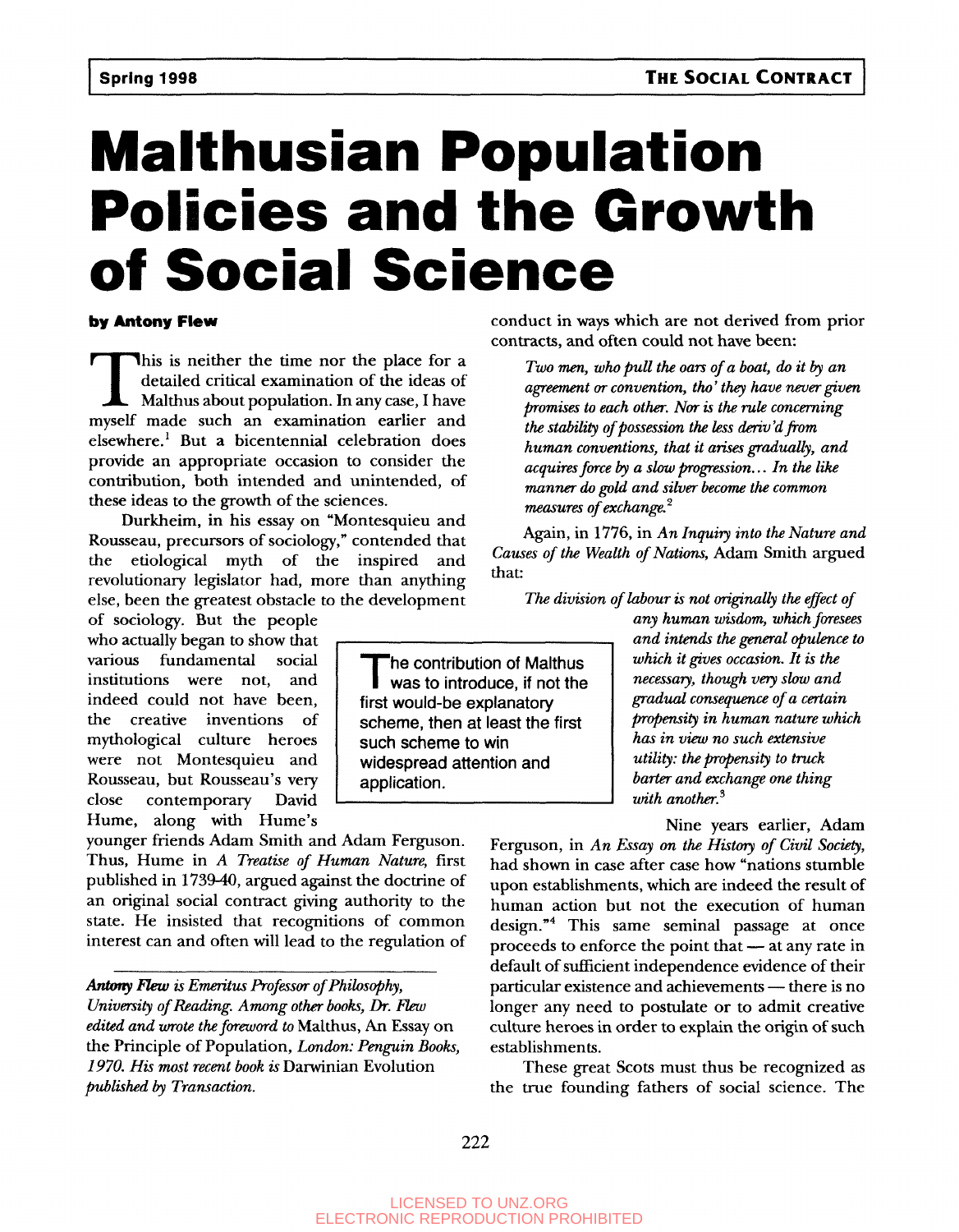### **Spring 1998 THE SOCIAL CONTRACT**

contribution of Malthus was to introduce, if not the first would-be explanatory theoretical scheme, then at least the first such scheme to win widespread attention and application. By this introduction Malthus did two things which were of enormous importance for the future development, not only of the social sciences, but also of social policies.

The first was — eventually and very much against his own initial inclinations — to draw attention to a fundamental difference between the social sciences and the natural: it is that the former

> "...we shall need to recognize that at least two different desires are involved in the production of children the sexual and the reproductive."

study the doings of members of the peculiar kind of creatures who can and therefore cannot help but make choices. The second was, consistently from the beginning and as the main intended practical moral of all his social scientific work, to insist that any systematic provision for the relief of one particular naturally burdensome condition necessarily diminishes the incentives for individuals —if and when either thing is possible — to avoid falling into and/or to escape from that condition.

Put in this way, and put at this time, these truths may appear obvious. But obviousness actually is what nowadays so many other things are falsely said to be — essentially relative. What is obscure at one time may become obvious later, and what is obvious to one person may at the same time be altogether obscure to another. That this is so can most relevantly be brought out by considering the development of the thought of Malthus from the *First Essay,* published in 1798, to the later *Second.*

In both works the conceptual scheme for understanding is modeled on classical mechanics, but with the Principle of Population taking the place of the First Law of Motion, and the various checks taking the place of the various countervailing forces which may prevent objects' actually moving continuously in a right (i.e., a straight line). In the *First Essay,* the idea of choice is to be found only as

something implicit in the notion of vice. And the power of increase in human populations is treated unequivocally as a physical power, which cannot be limited or frustrated by any human action or restraint from action — rather than as a personal power.

In the physical sense, the only sense in which the word "power" can be applied to inanimate objects and to the non-human elements in inanimate nature, a power simply is a disposition to behave in such and such a way, given that such and

such preconditions are satisfied. Thus, we might say that the bomb ("the nuclear device") dropped on Nagasaki possessed an explosive power equivalent to that of so many tons of TNT. In the latter case, the sense in which the word "power" is applied to people and only to people, a power is an ability at will either to do or to abstain from doing whatever it may be. Thus we might say that a fertile couple of opposite sexes has, if that is their wish, the power to start a baby.

By introducing into the *Second Essay* his notoriously narrow conception of Moral Restraint, Malthus took a substantial but still insufficient step toward recognizing that, in the context of the human as opposed to the non-human sciences,<sup>5</sup> the power behind the Principle of Population is a personal and not a physical power. Once this is fully appreciated we have to insist that, for the purpose of scientific understanding, we need a fundamental and value-neutral distinction between preventive checks — checks which prevent births — and positive checks — checks which are causes of death. $^6$ 

If we are to use such a Malthusian conceptual scheme to understand why the populations of some of the healthiest, most prosperous and most long lived countries which have ever existed are presently set to begin a sharp decline, we shall need to recognize that at least two different desires are involved in the production of children — the sexual and the reproductive. Since the former is much stronger and more nearly universal than the latter, we ought not to be surprised to find in such countries, where affordable and effective contraception is universally available, that increases in population at first begin to slow down and then later are followed by more or less rapid declines.

If all this emphasis on the fact that we are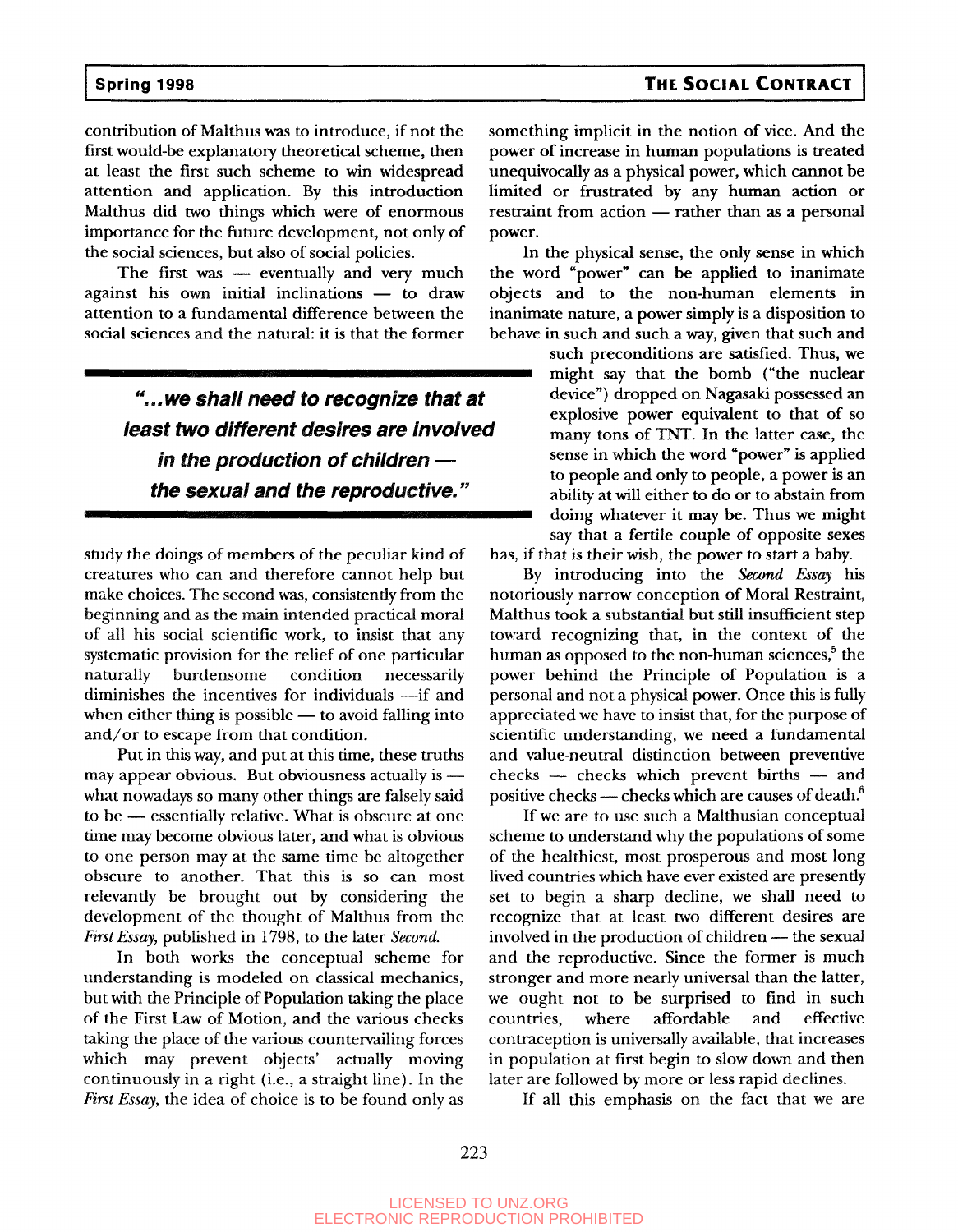members of a kind of creature which can and therefore cannot but make choices seems too obvious to be worth saying, then we may, for instance, respond by pointing to the sort of reception often afforded to the overwhelming evidence of the far inferior parenting performance of lone-parent as opposed to two-parent families evidence which certainly cannot be entirely or even mainly explained away by referring to the comparative poverty of one-parent families.<sup>7</sup> To some of us, facing this evidence, it seems obvious that, enormously difficult though it would be to achieve, it nevertheless ought to be a prime object of social policy to try to reduce both the numbers of such families and the proportion which they represent in the total of all families. Yet against this it is often objected that to try to formulate such a policy is to refuse to accept ineluctable realities: "It is like having a weather policy which instead of providing umbrellas tries to stop the rain from falling."<sup>8</sup> But, because the Principle of Population is a personal and not a physical power, it is not like that at all. *'^^^<sup>m</sup>*

Misled by the analogy between Newton's First Law of Motion and his own Principle of Population, Malthus in the *First Essay* pays almost no attention to those differences between our species and all others which make it possible for us alone to have population policies.<sup>9</sup> But the title *<sup>m</sup>"* page of the *First Essay* describes it as "An

Essay on the Principle of Population as it affects The Future Improvement of Society with remarks on the speculations of Mr. Godwin, M. Condorcet, and other writers." And in the Abstract to Chapter V we read: "The true cause why the immense sum collected in England for the poor does not better their condition"; and "The powerful tendency of the poor laws to defeat their own purpose."

These phrases must sound familiar to all those acquainted with the recent history of the taxfinanced welfare systems in the United Kingdom and the United States. But writing as he was at a time when the standard of living in England was comparable with that in some Third World countries today, Malthus also offered arguments which sound very strange to us. Thus:

*Suppose that by a subscription of the rich the eighteen pence a day which men earn now was made*

*up to five shillings, it might be imagined, perhaps, that they would then be able to live comfortably and have a piece of meat every day for their dinners.*

But, he continues,

*What would then be the consequence\* The competition among the buyers in the market of meat would rapidly raise the price from sixpence or seven pence to two or three shillings in the pound, and the commodity would not be divided among many more than it is at present.*

But also, and repeatedly, Malthus here offers arguments which constitute examples of the operation of Charles Murray's Law of Unintended Rewards. This law, as originally formulated, states that "any social transfer increases the net value of being in the conditions that prompted the transfer."<sup>10</sup> Like the other established laws of economic analysis this constitutes a logically necessary truth. For, as Murray goes on to observe, if "a deficiency is observed - to little money, too

**"Malthus... pays almost no attention to those differences between our species and all others which make it possible for us alone to have population policies."**

> little food, too little academic achievement – and a social transfer programme tries to fill the gap with a welfare payment (then) the programme, however unintentionally, must be constructed in such as way that it increases the net value of being in the condition that it seeks to change - either by increasing the rewards or by reducing the penalties."<sup>11</sup>

> Perhaps the clearest of the examples of the operation of this law which Malthus provides in this same Chapter V is that of the "general complaint among master manufacturers that high wages ruin all their workmen." For

*it is difficult to conceive that these men would not save a part of their high wages for the future support of their families, instead of spending it in drunkenness and dissipation, if they did not rely on parish assistance for support in the case of*

*lll^ m*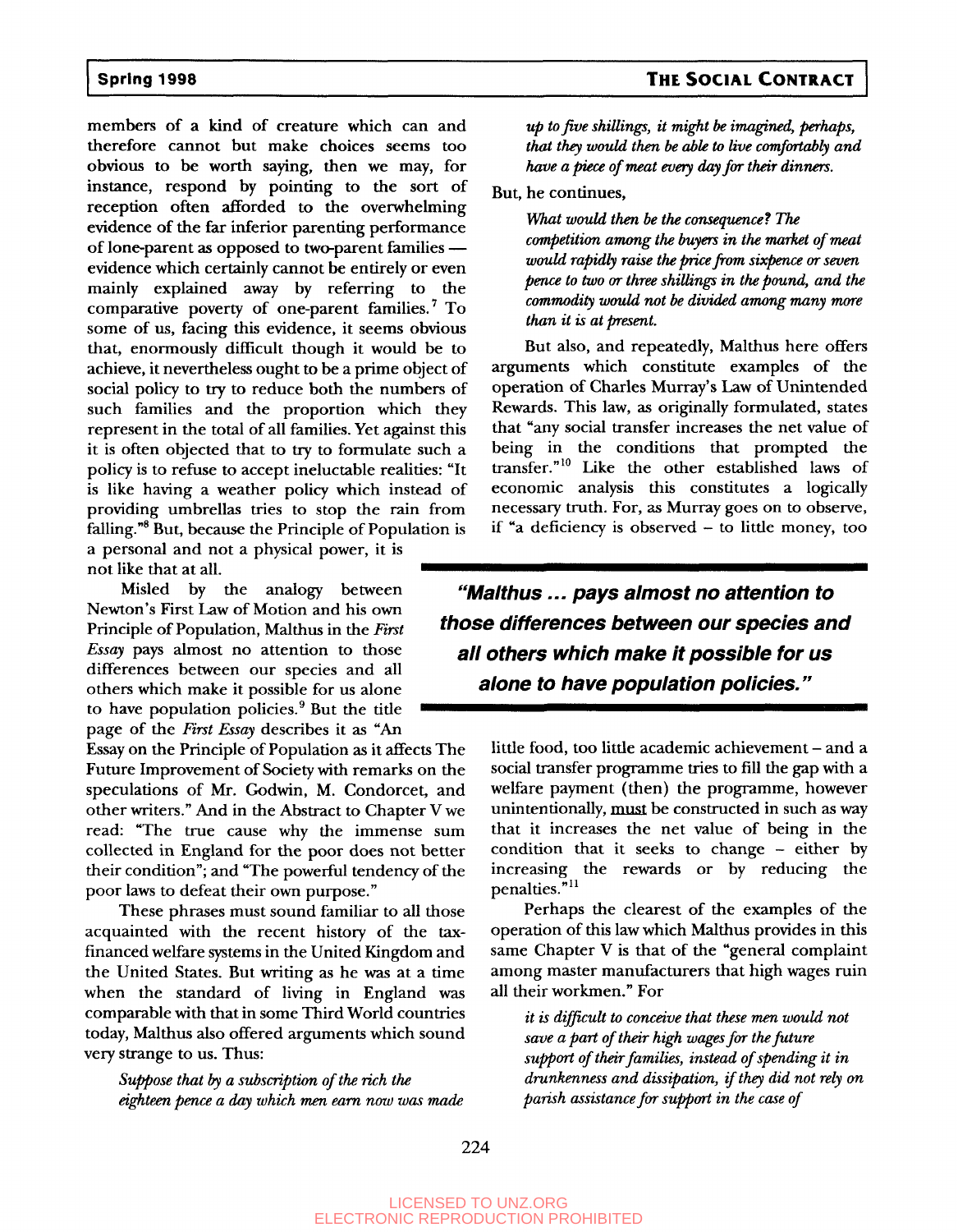## **Spring 1998 THE SOCIAL CONTRACT**

*accidents. And that the poor employed in manufactures consider this as a reason why they spend all the wages they earn and enjoy themselves while they can appears to be evident from the number of families that, upon the failure of any great manufactory, immediately fall upon the parish...*

To this and all similar suggestions about the operation of Murray's Law the objection is often made that the people concerned do not in fact make such calculations before they do or fail to do whatever it is which puts them into conditions prompting social transfers. That is probably true. But to this objection the proper response is to insist that they would be much more likely to make appropriate calculations if they knew that there would not be such transfers.<sup>12</sup>  $TSC$ 

#### **NOTES**

1 In the Introduction to Thomas Malthus *An Essay on the Principle of Population* (London: Penguin Books, 1970).

<sup>2</sup> Treatise, III(ii)2,p490 in the standard OUP edition.

 $3$  I(ii), p25 in the standard OUP edition.

<sup>4</sup> Pp.122-123 in the edition by Duncan Forbes for the Edinburgh University Press.

<sup>5</sup> It is noteworthy that Darwin, who was of course primarily interested in non-human populations and their natural powers of increase, saw at once the crucial relevance of choice in humans and the lack of it in the brutes. He first saw this when he read what seems to have been the *Second Essay* in September 1838. But he put it most incisively when in *The Origin of Species* he wrote of the struggle for existence: "This is the doctrine of Malthus applied with manifold force to the whole animal and vegetable kingdom; for in this caes there can be no artificial increase of food and no prudential restraint from marriage." (p.117 in the Penguin Books edition).

6 Malthus records in the *Second Essay* Jesuit warnings of historical disasters caused by population explosion in China. Claire and W.M.S. Russell have recently published in the *Gallon Institute Newsletter* (Issues 18-25) a series of articles on "Population Crises and Population Cycles" not only in China but also in various areas in Europe, Asia and North Africa.

Patricia Morgan, *Farewell to the Family ? Public Policy and Family Breakdown in Britain and the USA* (London: Institute of Economic Affairs Health and Welfare unit, 1995), Ch 2.

<sup>8</sup>For the name of the professing social scientist who made this claim see Note 1 to die Chapter cited in note 7 above.

<sup>9</sup> See Note 5, above.

10  *Losing Ground: American Social Policy 1950-1980* (New York: Basic Books, 1980), p.212.

<sup>11</sup> Ibid.pp.212-3:emphasis in orignal.

<sup>12</sup> As a final illustration of the relativity of obviousness we may notice that in presenting his proposals for a negative income tax (NIT) Milton Friedman — of all people — seems never to have considered the relevance to its introduction of the economists' general Law of Supply and Demand, of which Murray's Law is one special case. For, as we may learn from Murray (pp.148-153), it was in an attempt to meet the objection that the introduction of such a guaranteed income would cause people to reduce dieir work effort or to drop out of the labor force altogether that the Office of Economic Opportunity set up "the most ambitious social-science experiment in history." The result was totally decisive, demonstrating unequivocally

#### **The Growing Use of E-mail**

In this issue of THE SOCIAL CONTRACT we have given, as often as we knew it, the e-mail address of each author in the hope that our readers would communicate their responses to the articles, furthering the dialogue about population issues. Each writer would like very much to hear from you.

The several organizations which are active in the population field also have e-mail addresses which you will find useful for quick communication. Some of these are:

- <fair@fairus.org>The Federation for American Immigration Reform
- <center@cis.org> Center for Immigration Studies (CIS)
- <103527.3545@compuserve.corn> Negative Population Growth (NPG)
- <ccn@igc.apc.org> Carrying Capacity Network (CCN)
- <caps@calweb.com> Californians for Population Stabilization (CAPS)
- THE SOCIAL CONTRACT'S e-mail address is <soccon@freeway.net>.